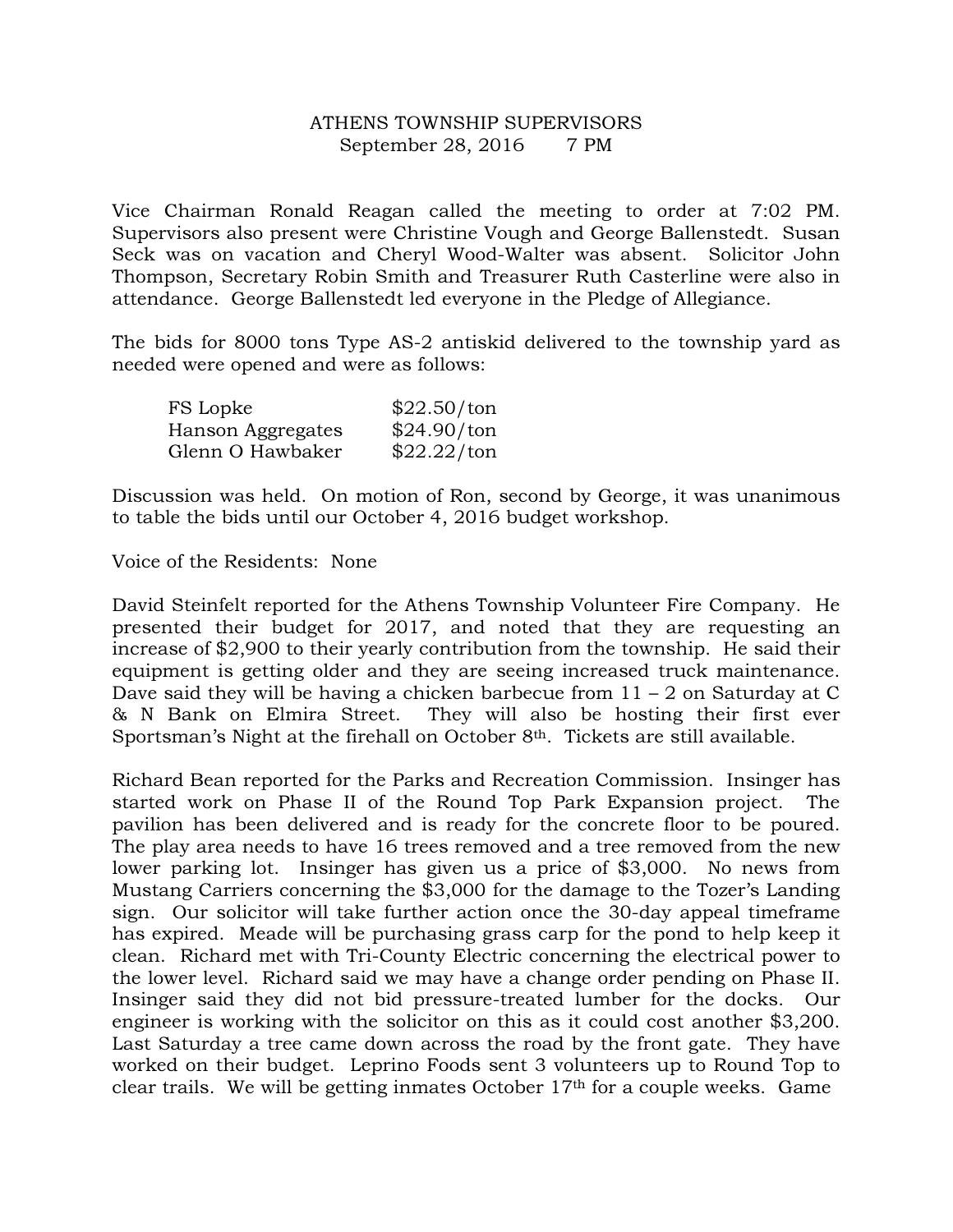Page Two Athens Township Supervisors September 28, 2016

Time is giving us a grant for \$12,000 towards the new playground equipment we are purchasing from them.

On motion of Ron, second by George, it was unanimous to adopt RESOLUTION 2016-11, to participate in Young Lungs At Play in our parks.

On motion of Christine, second by George, it was unanimous to approve, sign and execute the agreement with Tri-County Electric to supply electricity to Phase II of the Round Top Expansion project.

Clif Cheeks presented the Gerald J./Judy A. Stack 2-lot subdivision at 1422 Ridge Road for review and approval. There were 5 minor deficiencies, which were all taken care of except the sewer module. The revised maps show that the perc site for the sewer is no longer on the property. Robin said she thought we had an ordinance requiring the septic system to be located on the lot it served. Discussion was held. On motion of Ron, second by Christine, it was unanimous to grant preliminary and final plan approval to this subdivision contingent upon clarification of the septic requirement ordinance and approval and execution of the sewer module.

On motion of Ron, second by Christine, it was unanimous to reappoint Clifton Cheeks to the Planning Commission for a term to expire October 30, 2020.

The Treasurer's report was reviewed. On motion of George, second by Christine, it was unanimous to pay the monthly bills as presented. A complete listing of revenues and expenditures is on file in the office of the Treasurer.

On motion of Ron, second by George, it was unanimous to release the unused escrow funds of the Walmart Supercenter back to Walmart in the amount of \$2,811.12.

On motion of Christine, second by Ron, it was unanimous to set Trick-Or-Treat night for 2016 as October  $31<sup>st</sup>$  from  $6 - 8$  PM.

On motion of Ron, second by George, it was unanimous to adopt ORDINANCE 2016-01 increasing the indebtedness of Athens Township by the issue of a General Obligation Note in the amount of \$250,000 through First Citizens Bank.

On motion of George, second by Christine, it was unanimous to submit our ballot to PSATS in favor of Michael Keller as Trustee.